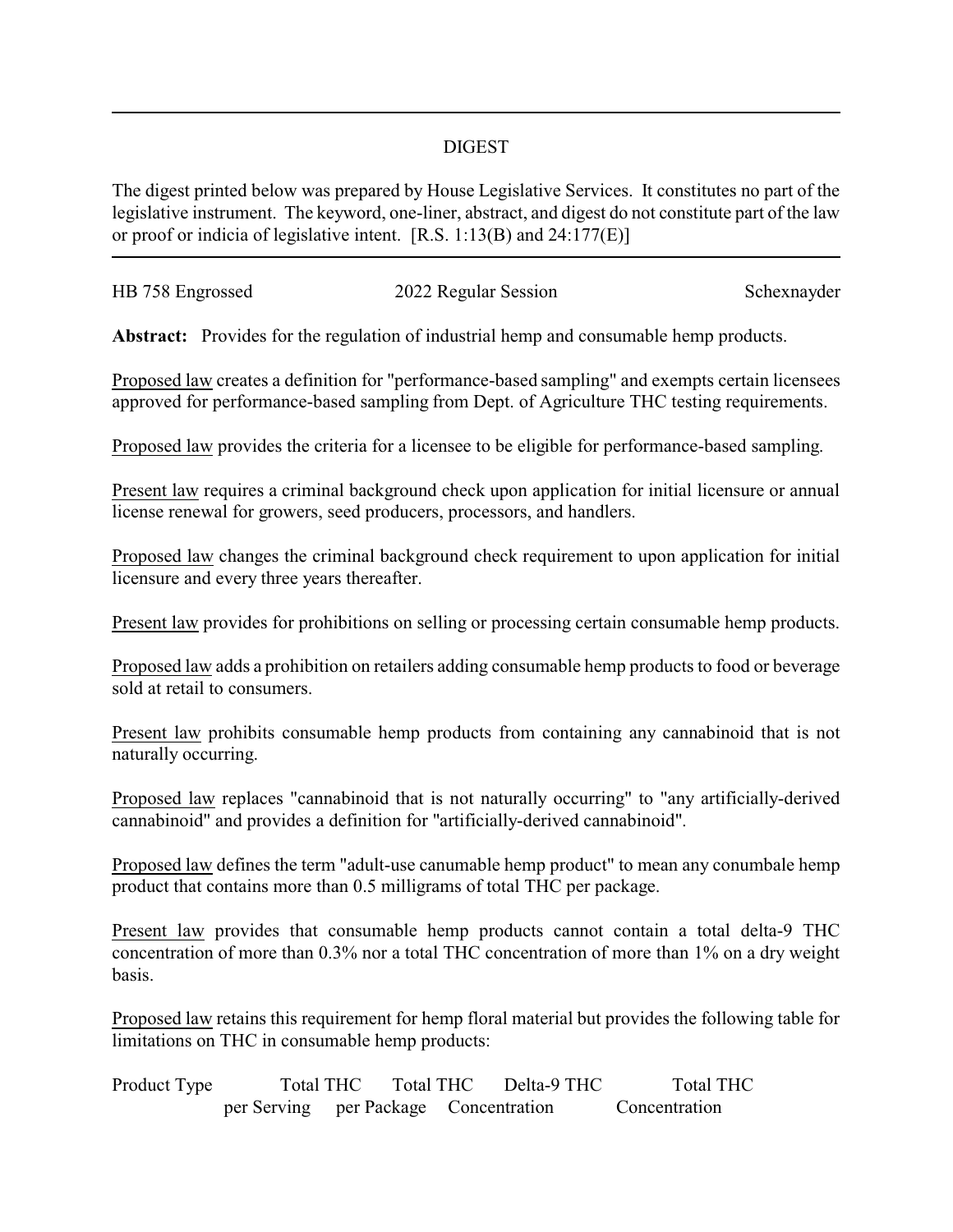| Edibles                | 8mg  | 50mg  | $0.3\%$ | $1\%$ |
|------------------------|------|-------|---------|-------|
| Topicals               | None | None  | $0.3\%$ | $1\%$ |
| Tinctures              | None | 100mg | $0.3\%$ | $1\%$ |
| Concentrates/          |      |       |         |       |
| Extracts               | 8mg  | 50mg  | $0.3\%$ | $1\%$ |
| <b>Floral Material</b> | None | None  | $0.3\%$ | $1\%$ |

Proposed law requires the limitations for THC in any consumable hemp product not provided in proposed law to be the same as what is provided for edible products.

Proposed law requires any adult-use consumable hemp product to be identified as such on the label.

Present law requires each application for product registration with the La. Dept. of Health (LDH) to include a certificate of analysis containing the following information:

- (1) The batch identification number, date received, date of completion, and the method of analysis for each test conducted.
- (2) Test results identifying the cannabinoid profile by percentage of weight, solvents, pesticides, microbials, and heavy metals.

Proposed law retains provisions of present law and requires the certificate of analysis to also indicate the serving size, total THC per serving, package size, and total THC per package and requires the units of measurement to be identified as mg/g.

Proposed law requires the LDH to review any consumable hemp product submitted for approval and notify the submitting party of any deficiencies existing which prevents the approval of the product within 15 business days of the date of submission.

Proposed law requires the LDH to provide a mechanism, by Sept. 30, 2022, to allow the office of alcohol and tobacco control to scan consumable hemp products to determine if the product is registered with the LDH and if not provided by the deadline any products submitted to LDH for approval can be sold by a licensed wholesaler or retailer while the product is pending approval.

Present law requires the LDH to promulgate rules and regulations in accordance with the Administrative Procedure Act to implement the provisions of present law.

Proposed law requires the LDH to promulgate rules and regulations to implement the provisions of present and proposed law on consumable hemp product approval by the LDH and regulation of processors utilizing emergency rulemaking authority.

Proposed law requires the LDH to include the limits for solvents, pesticides, microbials, and heavy metals allowable in consumable hemp products in their administrative rules.

Proposed law prohibits licensed retailers from selling adult-use consumable hemp products to any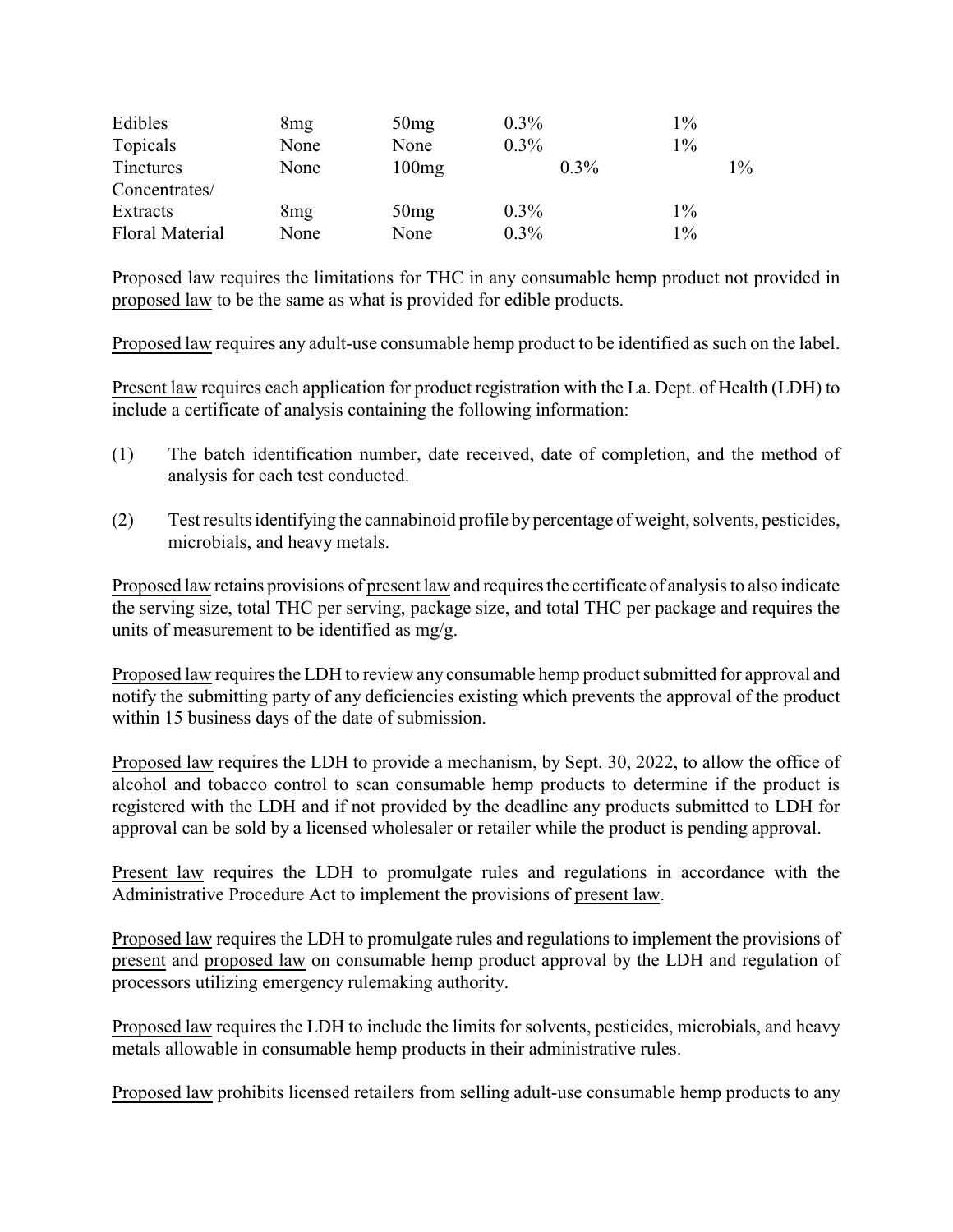person under the age of 21.

Present law creates the Industrial Hemp Advisory Committee.

Proposed law repeals present law.

(Amends R.S. 3:1462(13)-(18), 1465(D)(1), 1468(A), 1481, 1482(C) and (D)(intro. para.), 1483(A)(1), (B)(6)-(8), (C), (E), (G), and (L), and 1484(B)(4) and R.S. 40:1691.1; Adds R.S. 3:1462(19) and 1482(E); Repeals R.S. 3:1485)

## Summary of Amendments Adopted by House

- The Committee Amendments Proposed by House Committee on Agriculture, Forestry, Aquaculture, and Rural Development to the original bill:
- 1. Add the term "adult-use consumable hemp product" and defines it as any consumable hemp product that contains more than 0.5 milligrams of total THC per package.
- 2. Change the definition of "artificially-derived cannabinoid" to mean a chemical substance that is created by a chemical reaction using non-cannabis materials that results in a substance that replicates the molecular structure of a naturally occurring cannabis material.
- 3. Expand what is an artificially-derived cannabinoid to specify that it does not include derivatives and isomers of industrial hemp made naturally occurring industrial hemp material.
- 4. Change the acceptable THC levels in consumable hemp products and provide a table outlining the various consumable hemp products alongwith the acceptable levels of THC per serving, per package, and by concentration.
- 5. Add a provision that any consumable hemp product not specified in proposed law cannot exceed the THC limits provided for edible products.
- 6. Add a requirement to identify any adult-use consumable hemp product on the label.
- 7. Clarify that the certificate of analysis that must be provided is on the final product.
- 8. Expand the information to be included in a certificate of analysis for a consumable hemp product to include test results identifying the serving and package size in milligrams per grams and the total THC per serving and per package in milligrams per grams.
- 9. Require the La. Dept. of Health (LDH) to review any consumable hemp product submitted for approval and notify the submitting partyof any deficiencies existing which prevents the approval of the product within 15 business days of the date of submission.